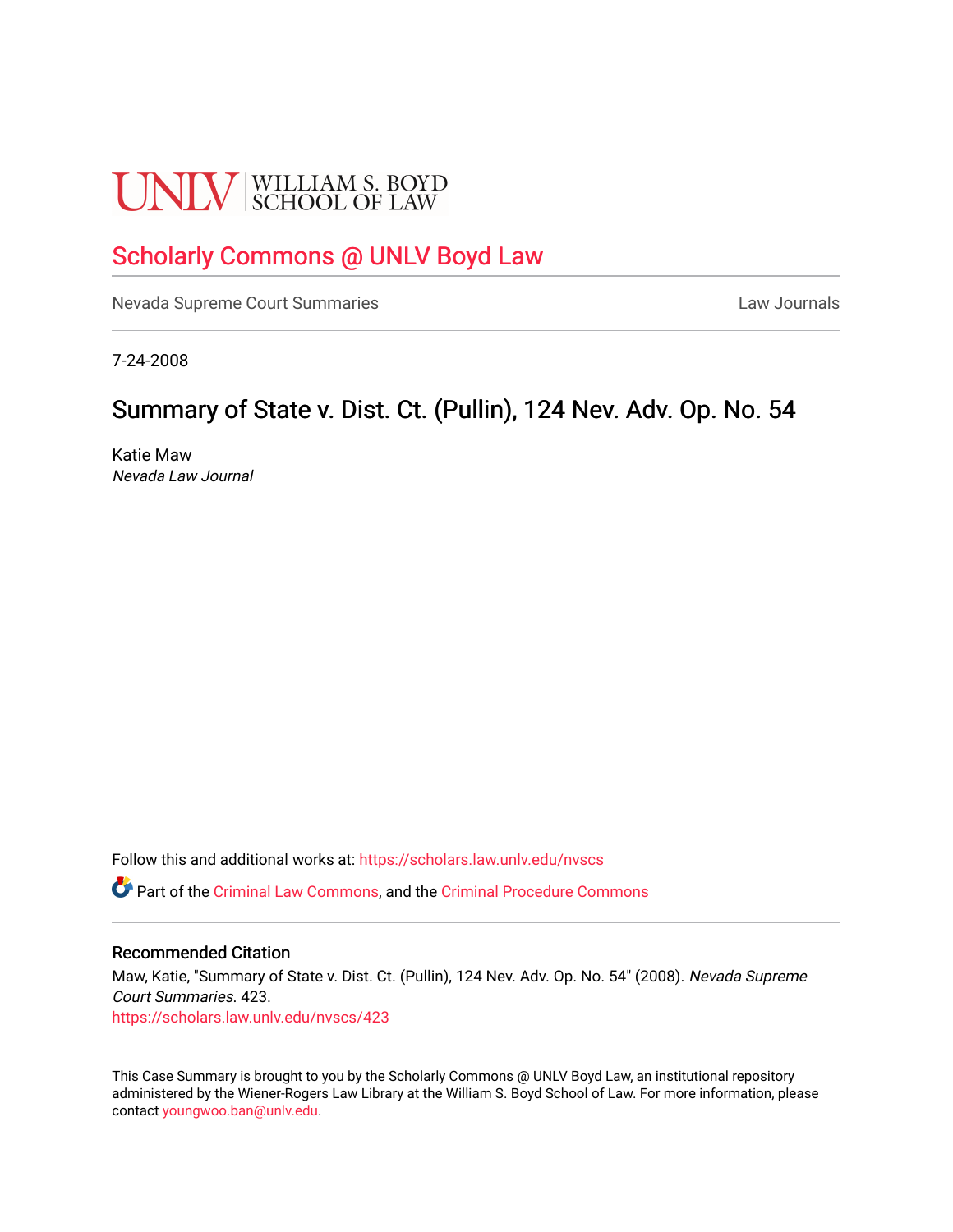*State v. Dist. Ct. (Pullin)***, 124 Nev. Adv. Op. No. 54 (July 24, 2008)[1](#page-1-0)**

# **CRIMINAL LAW – RETROACTIVE APPLICATION OF LAW**

### **Summary**

This case came to the Court on a petition for a writ of mandamus challenging a district court's order sentencing the real party in interest pursuant to NRS 193.165 amendments, which were made affective after the crimes in question were committed.

## **Disposition/Outcome**

The writ of mandamus was granted; and the district court was directed to enter an amended judgment of conviction that does not apply the retroactive changes to the statute.

# **Factual and Procedural History**

On September 2, 2006, defendant Pullin murdered Laurie Jean Lawrence using a firearm. Pullin pleaded guilty to that offense and the matter was set for sentencing. Prior to Pullin's sentencing hearing on September 28, 2007, the Legislature enacted A.B. 510, which altered the sentencing scheme in NRS § 193.165 for the deadly weapon enhancement.

Prior to sentencing, the parties submitted arguments concerning the application of these newly enacted amendments in the instant case. The district court determined that Pullin should be sentenced pursuant to the amendments. It then orally imposed a sentence of life without the possibility of parole for first degree murder, with a consecutive sentence of 8 to 20 years for the deadly weapon enhancement. The district court entered a judgment of conviction but altered the sentence for the deadly weapon enhancement from the oral pronouncement of 8 to 20 years to a term of 8 to 12 years. The State then filed the instant petition.

# **Discussion**

The Court found that writ review was appropriate because the State does not have the right to appeal from a final judgment of conviction. The Court concluded that the petition for a writ presented important issues of law requiring clarification, and therefore exercised its discretion to intervene by way of the writ and addressed the petition's merits.

## The amendments to NRS 193.165

On June 14, 2007, the Legislature amended several statutes, including NRS § 193.165. Previously, NRS § 193.165 had required a defendant to serve an equal and consecutive sentence for the use of a deadly weapon in the commission a crime. The statute was amended to give district court judges broader discretion in sentencing, allowing them to impose a consecutive sentence with a minimum term of not less than one year and a maximum term of not more than 20 years. The amendment was effective as of July 1, 2007, but the Legislature did not indicate whether the amendment would apply retroactively.

 $\overline{a}$ 

<span id="page-1-0"></span><sup>&</sup>lt;sup>1</sup> By Katie Maw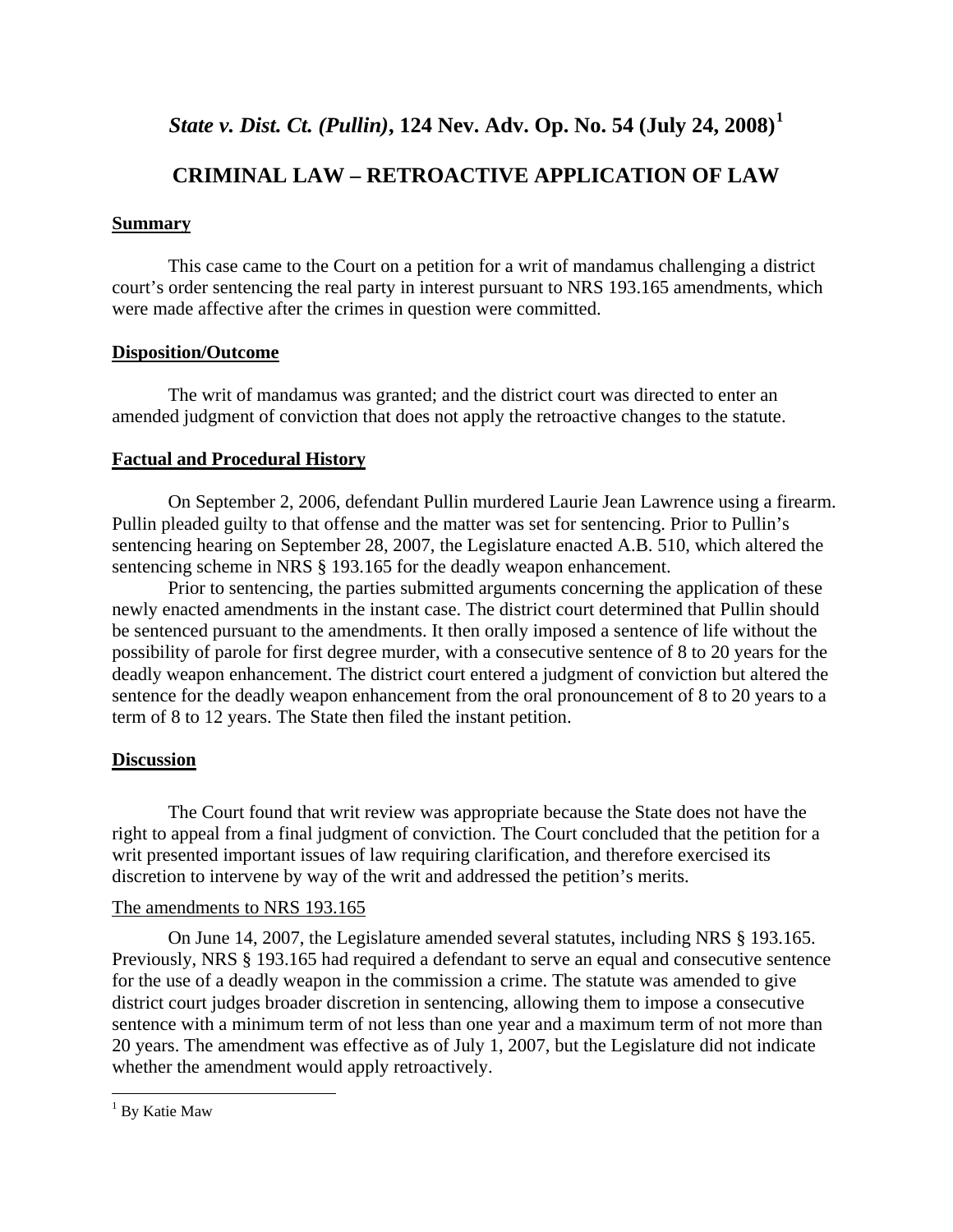The Supreme Court agreed with the State that, because the Legislature had expressed no intent regarding the retroactivity of the statute, the district court erred when it sentenced Pullin under the amended statute. In so doing, the Court reaffirmed that "unless the Legislature clearly expresses its intent to apply a law retroactively, Nevada law requires the application of the law in effect at the time of the commission of a crime. $^{2}$  $^{2}$  $^{2}$ 

#### Statutory retroactivity under Nevada case law

The Court supported its general rule that a statute is not retroactive absent a clear expression of intent by the Legislature with previous Nevada case law. In *Tellis v. State*<sup>[3](#page-2-0)</sup>, the defendant argued for application of the statute in effect at the time of his conviction and sentencing, as opposed to the stricter statute in effect at the time of the commission of the offense.<sup>[4](#page-2-0)</sup> The Court held in that case that the general savings clause set forth in NRS 193.130 prevented the defendant from being sentenced under amendments enacted after he committed his crime. $5$ 

Similarly, in *Sparkman v. State*<sup>[6](#page-2-0)</sup>, the defendant challenged his sentence, which would have been the prescribed sentence in effect at the time he committed the subject offense and instead sought to be sentenced under the amended statute.<sup>[7](#page-2-0)</sup> Again, the Court reiterated the general rule that "the proper penalty is that in effect at the time of the commission of the offense" absent clear legislative intent to the contrary.<sup>[8](#page-2-0)</sup> Despite this general rule, the Court found that the district court erred in sentencing the defendant based on the previous version of the statute because the newly enacted amendment specifically indicated that it was to be applied retroactively (as distinguished from the present case).<sup>[9](#page-2-0)</sup>

Finally, in *Castillo v. State*<sup>[10](#page-2-0)</sup>, the Court declined to apply amendments made to NRS  $\S$ 62.080 retroactively.[11](#page-2-0) The Court noted that "[i]n Nevada and neighboring jurisdictions, changes in statutes are presumed to operate prospectively absent clear legislative intent to apply a statute retroactively."<sup>[12](#page-2-0)</sup>

The Court determined that these cases show continued adherence to the general rule in Nevada regarding statute retroactivity.

#### Public policy considerations

The Court further agreed with the State's argument that "retroactive application of criminal statutes violates important public policy considerations."[13](#page-2-0) This is because "it is irrational to have a sentencing scheme whereby defendants could benefit by manipulating the

 $\overline{a}$ 

<span id="page-2-0"></span><sup>&</sup>lt;sup>2</sup> *State v. Dist. Ct.*, 124 Nev. Adv. Op. No. 54 (July 24, 2008).<br><sup>3</sup> *Tellis v. State*, 445 P.2d 938 (1968).<br><sup>4</sup> *Id.* at 941. <sup>5</sup> *Id.* 

<sup>&</sup>lt;sup>6</sup> Sparkman v. State, 590 P.2d 151 (1979).<br>
<sup>7</sup> Id. at 155.<br>
<sup>8</sup> Id. at 155-56 (citing Tellis, 445 P.2d at 938).<br>
<sup>9</sup> Sparkman, 590 P.2d at 156.<br>
<sup>10</sup> Castillo v. State, 874 P.2d 1252 (1994), disapproved on other grounds  $(1995)$ .<br><sup>11</sup> *Id.* at 1256.

<sup>&</sup>lt;sup>12</sup> *Id.* <sup>13</sup> *State v. Dist. Ct.*, 124 Nev. Adv. Op. No. 54 (July 24, 2008).